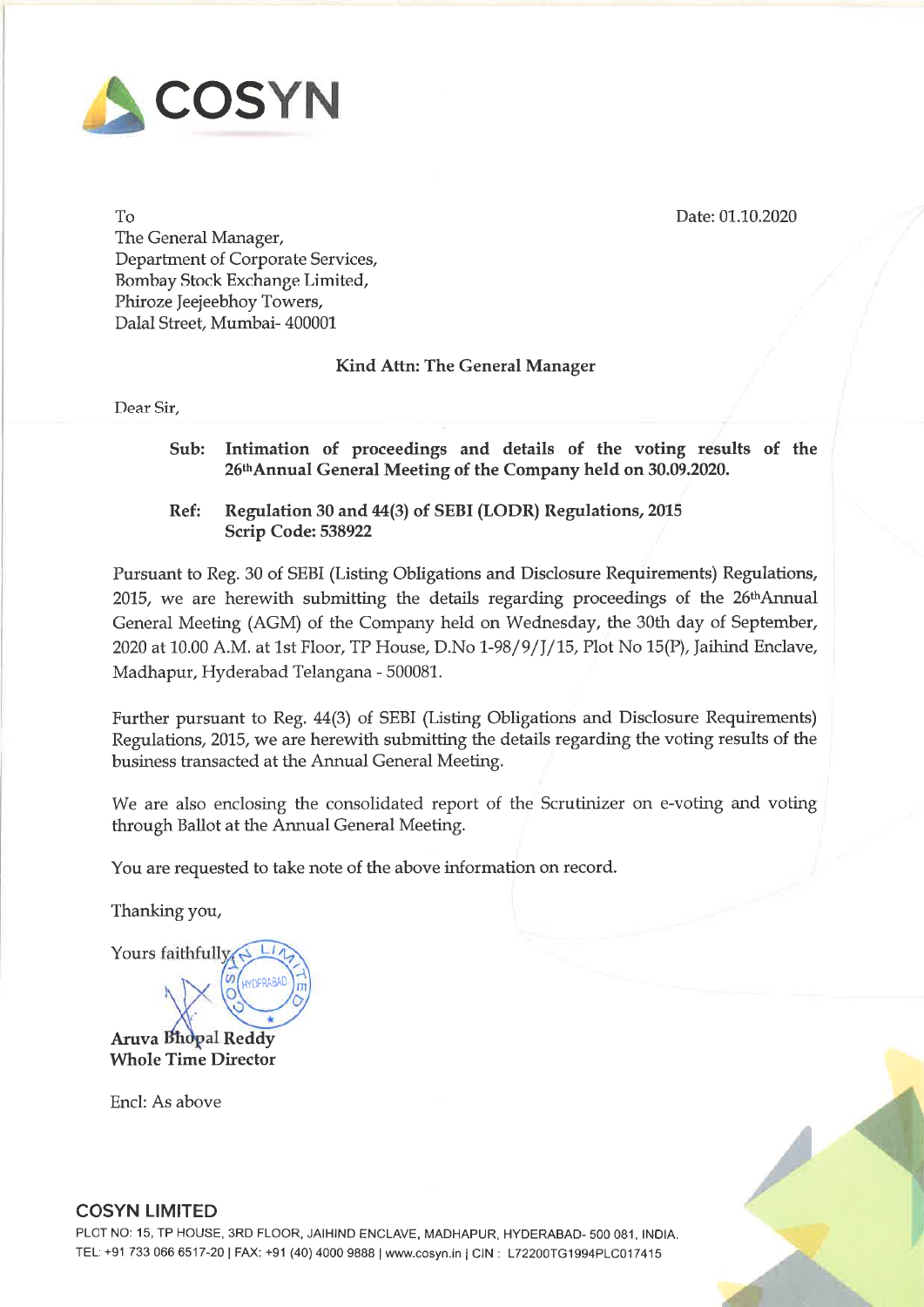## AGM OUTCOME/ PROCEEDINGS

| <b>Name of the Company</b>                                                    | : COSYN LIMITED             |
|-------------------------------------------------------------------------------|-----------------------------|
| Date of the AGM                                                               | $: 30th$ September, 2020    |
| Total number of shareholders on record date                                   | : 4474                      |
| <b>Cut-off date</b>                                                           | $: 23^{rd}$ September, 2020 |
|                                                                               |                             |
| No. of shareholders present in the meeting either in person or through proxy: |                             |

Promoters and Promoter Group : 8 Public : 21

No. of Shareholders attended the meeting through Video Conferencing:

| <b>Promoters and Promoter Group</b> | : Nil |
|-------------------------------------|-------|
| <b>Public</b>                       | : Nil |

# Results of the Meeting:

| Item<br>No.    | <b>Type of</b><br><b>Resolution</b> | <b>Description of the Resolution</b>                                                                                                                                                                                      | <b>Mode of voting</b>                                  | <b>Remarks</b>                              |
|----------------|-------------------------------------|---------------------------------------------------------------------------------------------------------------------------------------------------------------------------------------------------------------------------|--------------------------------------------------------|---------------------------------------------|
| $\mathbf{1}$   | Ordinary                            | To Consider and Adopt the Standalone<br>and consolidated Audited Financial<br>Statements of the Company for the<br>Financial Year 2019-20, together with<br>the Report of the Board of Directors and<br>Auditors thereon. | Remote e-<br>voting and<br>ballot at the<br><b>AGM</b> | Passed with<br>requisite<br>majority        |
| $\overline{2}$ | Ordinary                            | To Re-appoint a Director in place of Mrs.<br>Ravi Kasturi (DIN:01936068), who retires<br>by rotation and being eligible, offers<br>herself for re-appointment.                                                            | Remote e-<br>voting and<br>ballot at the<br><b>AGM</b> | Passed with<br>requisite<br>majority        |
| $\overline{3}$ | Ordinary                            | To consider and appoint M/s.<br>Suryanarayana & Suresh., Chartered<br>Accountants (ICAI Reg. No. 006631S) as<br><b>Statutory Auditors of the Company for a</b><br>period of two Years                                     | Remote e-<br>voting and<br>ballot at the<br><b>AGM</b> | <b>Passed with</b><br>requisite<br>majority |
| 4              | <b>Special</b>                      | To appoint Mr. Panduranga Murthy<br>Vistakula (DIN: 08775477) as Director of<br>the Company                                                                                                                               | Remote e-<br>voting and<br>ballot at the<br><b>AGM</b> | Passed with<br>requisite<br>majority        |
| 5              | Special                             | To appoint Mr. Panduranga Murthy<br>Vistakula (DIN: 08775477) as<br>Independent Director of the Company                                                                                                                   | Remote e-<br>voting and<br>ballot at the<br><b>AGM</b> | Passed with<br>requisite<br>majority        |

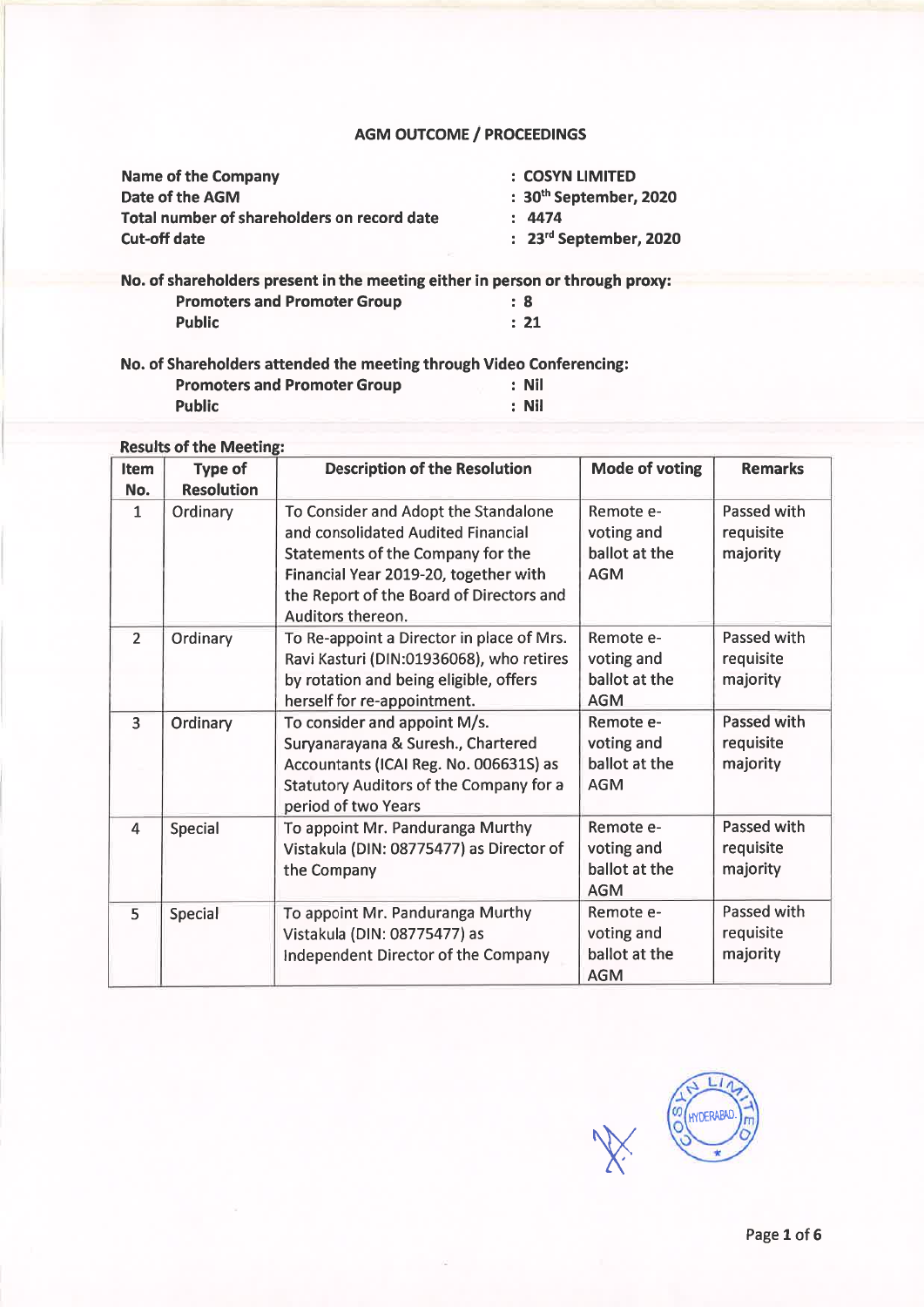|                                      | <b>RESOLUTION (1)</b>                                   |
|--------------------------------------|---------------------------------------------------------|
| Resolution required: (Ordinary /     | Ordinary                                                |
| Special)                             |                                                         |
| Whether promoter/promoter group      | <b>No</b>                                               |
| are interested in the                |                                                         |
| agenda/resolution?                   |                                                         |
| Description of resolution considered | To Consider and Adopt the Standalone and consolidated   |
|                                      | Audited Financial Statements of the Company for the     |
|                                      | Financial Year 2019-20, together with the Report of the |
|                                      | Board of Directors and Auditors thereon.                |

| Category                                     | Mode<br>of<br>Votin        | No. of<br>shares<br>held | No. of<br>votes<br>polled | % of Votes<br>polled on<br>outstandin<br>g Shares | No. of<br>votes<br>cast - in<br>favour | No. of<br>votes<br>cast-<br>against | $%$ of votes<br>in favour<br>on votes<br>polled | $%$ of<br>votes<br>against<br>on votes<br>polled |
|----------------------------------------------|----------------------------|--------------------------|---------------------------|---------------------------------------------------|----------------------------------------|-------------------------------------|-------------------------------------------------|--------------------------------------------------|
|                                              | g                          | $\mathbf{1}$             | $\overline{\mathbf{2}}$   | $(3)=(2/1)^*1$<br>00                              | $\overline{\mathbf{4}}$                | 5                                   | $(6)=(4/2)^*1$<br>00                            | $(7)=(5/2)^{*}$<br>100                           |
| Promoter<br>and                              | $E-$<br>Votin<br>g         |                          | 4004830                   | 93.51                                             | 400483<br>Ω                            | $\Omega$                            | 100.00                                          |                                                  |
| Promoter<br>Group                            | Poll                       | 4282773                  | 270428                    | 6.31                                              | 270428                                 | $\mathbf{0}$                        | 100.00                                          |                                                  |
|                                              | <b>Total</b>               |                          | 4275258                   | 99.82                                             | 4275258                                | $\mathbf 0$                         | 100.00                                          |                                                  |
| Public<br>Institutiona                       | $\mathbf{E}$<br>Votin<br>g | $\mathbf 0$              | $\boldsymbol{0}$          | ۰                                                 | $\mathbf{0}$                           | $\mathbf 0$                         | ۳                                               |                                                  |
| l Holders                                    | Poll                       | $\mathbf{0}$             | $\mathbf 0$               | 0.00                                              | $\mathbf{0}$                           | $\mathbf{0}$                        | g,                                              |                                                  |
|                                              | <b>Total</b>               | $\mathbf{0}$             | $\mathbf 0$               | 0.00                                              | $\mathbf{0}$                           | $\bf{0}$                            | ÷                                               |                                                  |
| Public<br>$\overline{\phantom{a}}$<br>Others | $E-$<br>Votin<br>g         | 3217227                  | 1980                      | 0.06                                              | 1975                                   | 5                                   | 99.75                                           | 0.25                                             |
|                                              | Poll                       |                          | 496655                    | 15.44                                             | 496655                                 | $\pmb{0}$                           | 100.00                                          |                                                  |
|                                              | <b>Total</b>               |                          | 498635                    | 15.50                                             | 498630                                 | 5                                   | 100.00                                          | 0.00                                             |
| <b>Total</b>                                 |                            | 7500000                  | 4773893                   | 63.65                                             | 4773888                                | 5                                   | 100.00                                          | 0.00                                             |

| Category                         | No. of Votes |
|----------------------------------|--------------|
| Promoter and Promoter Group      |              |
| <b>Public Institutions</b>       |              |
| <b>Public - Non Institutions</b> |              |

MANUSCRIPTION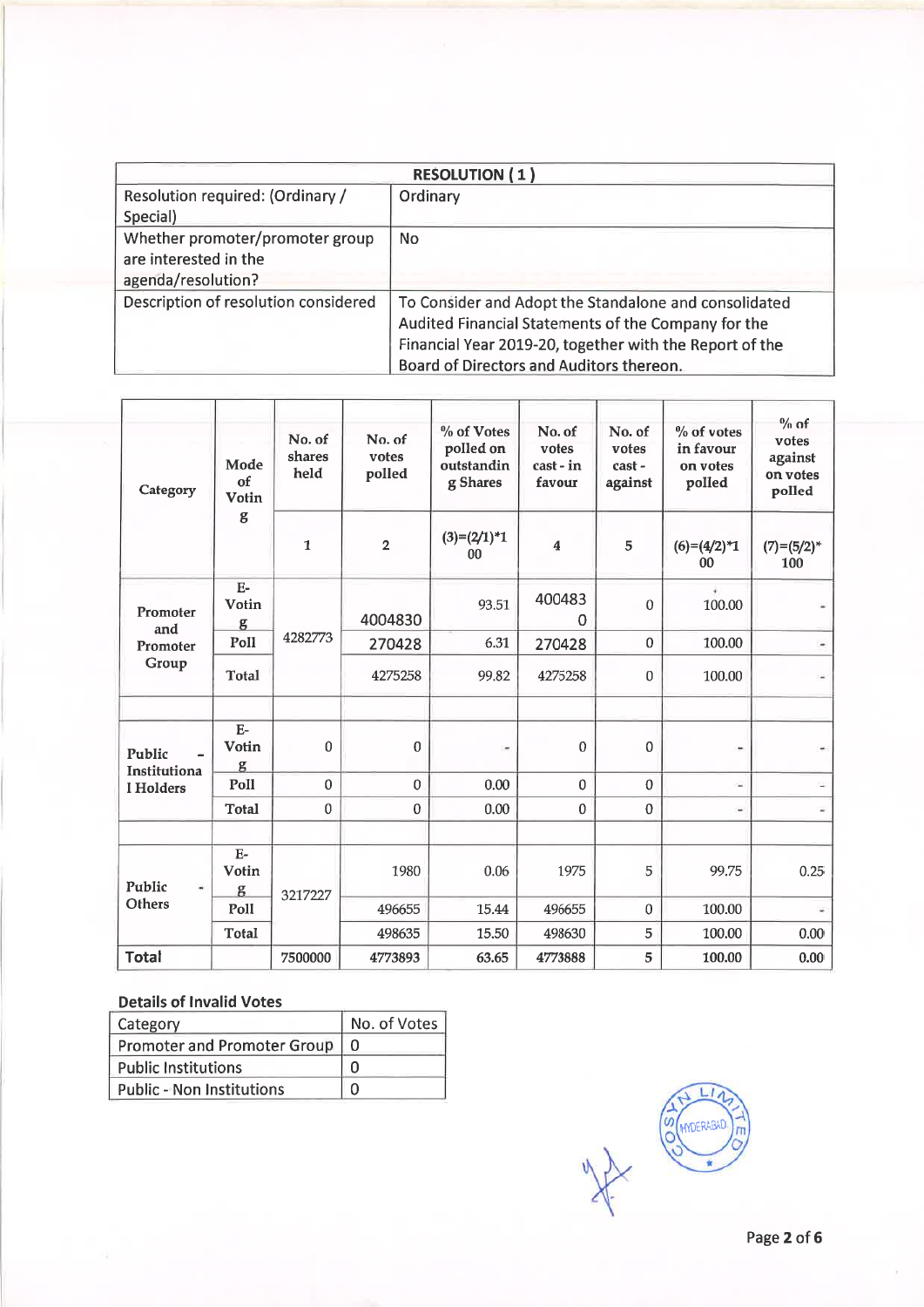| <b>RESOLUTION (2)</b>                |                                                             |  |  |  |  |
|--------------------------------------|-------------------------------------------------------------|--|--|--|--|
| Resolution required: (Ordinary /     | Ordinary                                                    |  |  |  |  |
| Special)                             |                                                             |  |  |  |  |
| Whether promoter/promoter group      | Yes                                                         |  |  |  |  |
| are interested in the                |                                                             |  |  |  |  |
| agenda/resolution?                   |                                                             |  |  |  |  |
| Description of resolution considered | To Re-appoint a Director in place of Mrs. Ravi Kasturi      |  |  |  |  |
|                                      | (DIN:01936068), who retires by rotation and being eligible, |  |  |  |  |
|                                      | offers herself for re-appointment.                          |  |  |  |  |

| Category                 | Mode of<br>Voting | No. of shares<br>held | No. of<br>votes<br>polled | % of Votes<br>polled on<br>outstanding<br><b>Shares</b> | No. of<br>votes cast -<br>in favour | No. of<br>votes<br>cast-<br>against | % of votes<br>in favour<br>on votes<br>polled | $%$ of<br>votes<br>against<br>on votes<br>polled |
|--------------------------|-------------------|-----------------------|---------------------------|---------------------------------------------------------|-------------------------------------|-------------------------------------|-----------------------------------------------|--------------------------------------------------|
|                          |                   | $\mathbf 1$           | $\overline{2}$            | $(3)=(2/1)*100$                                         | $\boldsymbol{4}$                    | 5                                   | $(6)=(4/2)*10 (7)=(5/2)*$<br>$\bf{0}$         | 100                                              |
| Promoter                 | <b>E-Voting</b>   |                       | 1012200                   | 23.63                                                   | 1012200                             | 0                                   | 100.00                                        |                                                  |
| and<br>Promoter          | Poll              | 4282773               | 270428                    | 6.31                                                    | 270428                              | $\mathbf{0}$                        | 100.00                                        |                                                  |
| Group                    | <b>Total</b>      |                       | 1282628                   | 29.95                                                   | 1282628                             | $\overline{0}$                      | 100.00                                        |                                                  |
| Public                   | E-Voting          | $\mathbf 0$           | $\mathbf{0}$              |                                                         | 0                                   | $\mathbf{0}$                        |                                               |                                                  |
| Institutional<br>Holders | Poll              | $\overline{0}$        | $\overline{0}$            | 0.00                                                    | 0                                   | $\boldsymbol{0}$                    |                                               |                                                  |
|                          | <b>Total</b>      | 0                     | $\overline{0}$            | 0.00                                                    | $\boldsymbol{0}$                    | $\overline{0}$                      |                                               |                                                  |
|                          | <b>E-Voting</b>   |                       | 1980                      | 0.06                                                    | 1975                                | 5                                   | 99.75                                         | 0.25                                             |
| Public<br><b>Others</b>  | Poll<br>3217227   |                       | 496655                    | 15.44                                                   | 496655                              | $\overline{0}$                      | 100.00                                        |                                                  |
|                          | <b>Total</b>      |                       | 498635                    | 15.50                                                   | 498630                              | 5                                   | 100.00                                        | 0.00                                             |
| <b>Total</b>             |                   | 7500000               | 1781263                   | 23.75                                                   | 1781258                             | 5                                   | 100.00                                        | 0.00                                             |

| Category                         | No. of Votes |
|----------------------------------|--------------|
| Promoter and Promoter Group      | 2992630      |
| <b>Public Institutions</b>       | n            |
| <b>Public - Non Institutions</b> | n            |

**OO HYDERABAD**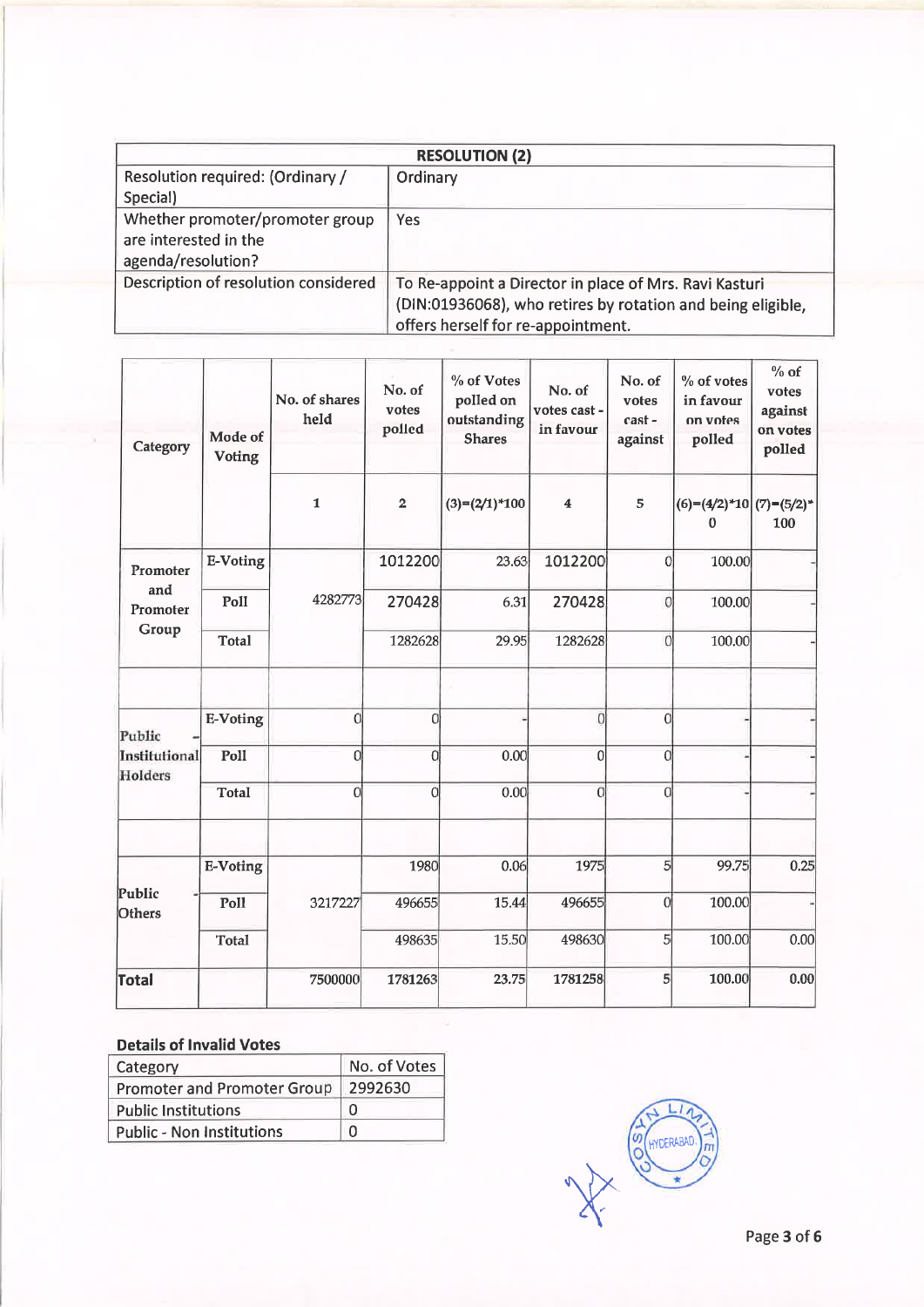|                                                                                | <b>RESOLUTION (3)</b>                                                                                                                                                              |  |  |  |  |
|--------------------------------------------------------------------------------|------------------------------------------------------------------------------------------------------------------------------------------------------------------------------------|--|--|--|--|
| Resolution required: (Ordinary /<br>Special)                                   | Ordinary                                                                                                                                                                           |  |  |  |  |
| Whether promoter/promoter group<br>are interested in the<br>agenda/resolution? | <b>No</b>                                                                                                                                                                          |  |  |  |  |
| Description of resolution considered                                           | To consider and appoint M/s. Suryanarayana & Suresh.,<br>Chartered Accountants (ICAI Reg. No. 006631S) as Statutory<br>Auditors of the Company for a period of two Financial Years |  |  |  |  |

| Category                 | Mode of<br><b>Voting</b> | No. of shares<br>held | No. of<br>votes<br>polled | % of Votes<br>polled on<br>outstanding<br><b>Shares</b> | No. of<br>votes cast -<br>in favour | No. of<br>votes<br>cast-<br>against | $%$ of<br>votes in<br>favour on<br>votes<br>polled | % of votes<br>against on<br>votes<br>polled |
|--------------------------|--------------------------|-----------------------|---------------------------|---------------------------------------------------------|-------------------------------------|-------------------------------------|----------------------------------------------------|---------------------------------------------|
|                          |                          | $\mathbf{1}$          | $\mathbf 2$               | $(3)=(2/1)*100$                                         | 4                                   | 5                                   | 100                                                | $(6)=(4/2)^{*}$ (7)=(5/2)*10<br>$\bf{0}$    |
| Promoter                 | <b>E-Voting</b>          |                       | 4004830                   | 93.51                                                   | 4004830                             | $\mathbf{0}$                        | 100.00                                             |                                             |
| and<br>Promoter          | Poll                     | 4282773               | 270428                    | 6.31                                                    | 270428                              | $\overline{0}$                      | 100.00                                             |                                             |
| Group                    | <b>Total</b>             |                       | 4275258                   | 99.82                                                   | 4275258                             | $\boldsymbol{0}$                    | 100.00                                             |                                             |
| Public                   | <b>E-Voting</b>          | $\overline{0}$        | $\mathbf{0}$              |                                                         | $\overline{0}$                      | $\overline{0}$                      |                                                    |                                             |
| Institutional<br>Holders | Poll                     | $\mathbf{0}$          | $\overline{0}$            | 0.00                                                    | $\overline{0}$                      | 0                                   |                                                    |                                             |
|                          | <b>Total</b>             | 0                     | $\overline{0}$            | 0.00                                                    | $\vert$                             | 0                                   |                                                    |                                             |
|                          | <b>E-Voting</b>          |                       | 1980                      | 0.06                                                    | 1975                                | 5                                   | 99.75                                              | 0.25                                        |
| Public<br><b>Others</b>  | Poll                     | 3217227               | 496655                    | 15.44                                                   | 496655                              | $\overline{0}$                      | 100.00                                             |                                             |
|                          | Total                    |                       | 498635                    | 15.50                                                   | 498630                              | 5 <sup>1</sup>                      | 100.00                                             | 0.00                                        |
| <b>Total</b>             |                          | 7500000               | 4773893                   | 63.65                                                   | 4773888                             | $\mathbf{5}$                        | 100.00                                             | 0.00                                        |

| Category                           | No. of Votes |
|------------------------------------|--------------|
| <b>Promoter and Promoter Group</b> |              |
| <b>Public Institutions</b>         |              |
| <b>Public - Non Institutions</b>   | n            |

**SO HYDERABAD**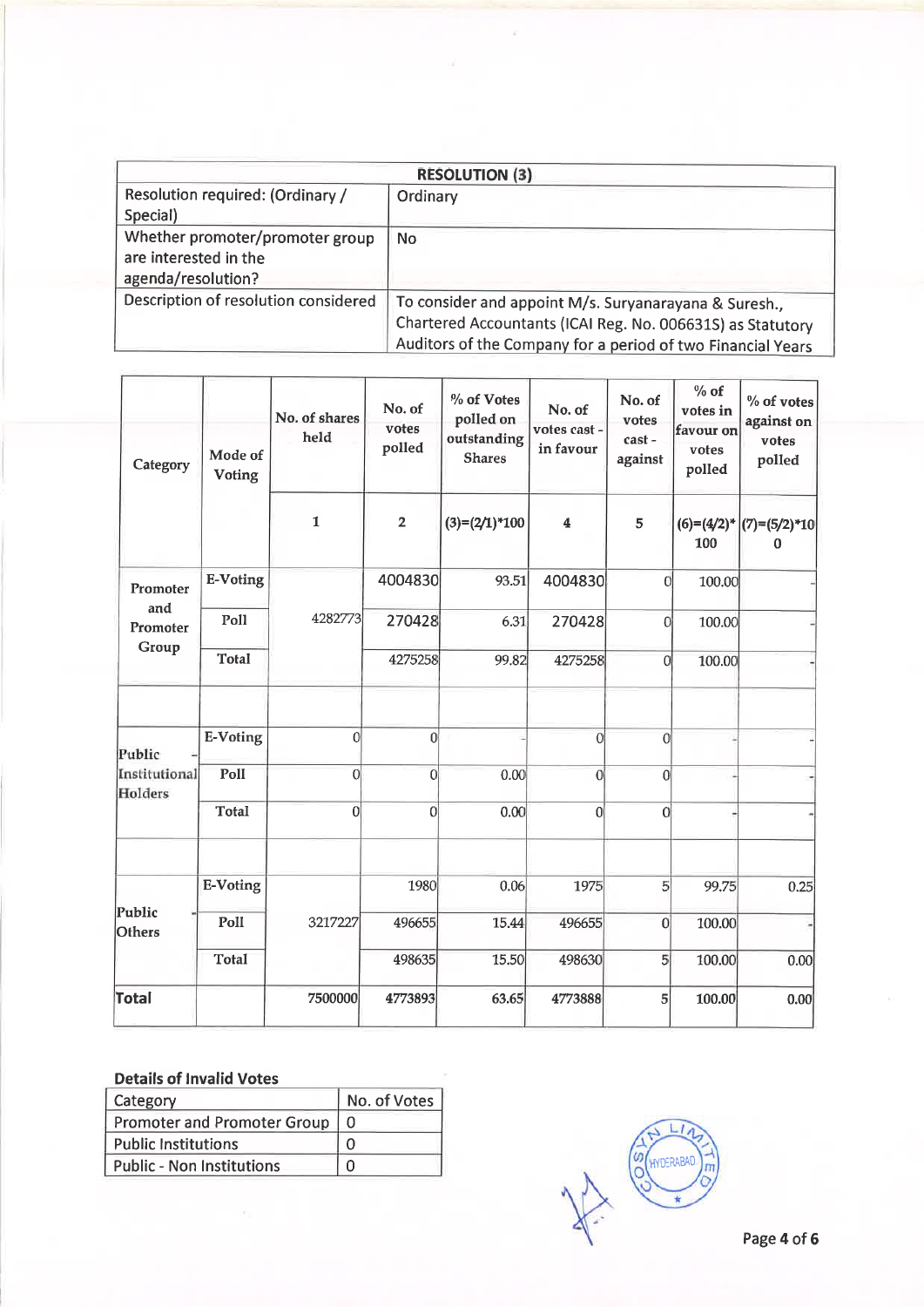| <b>RESOLUTION (4)</b>                |                                                  |  |  |  |  |  |
|--------------------------------------|--------------------------------------------------|--|--|--|--|--|
| Resolution required: (Ordinary /     | Ordinary                                         |  |  |  |  |  |
| Special)                             |                                                  |  |  |  |  |  |
| Whether promoter/promoter group      | No.                                              |  |  |  |  |  |
| are interested in the                |                                                  |  |  |  |  |  |
| agenda/resolution?                   |                                                  |  |  |  |  |  |
| Description of resolution considered | To appoint Mr. Panduranga Murthy Vistakula (DIN: |  |  |  |  |  |
|                                      | 08775477) as Director of the Company             |  |  |  |  |  |

| Category                  | Mode<br>of<br><b>Voting</b> | No. of<br>shares<br>held | No. of<br>votes<br>polled | % of Votes<br>polled on<br>outstandin<br>g Shares | No. of<br>votes<br>cast - in<br>favour | No. of<br>votes<br>cast-<br>against | $%$ of votes<br>in favour<br>on votes<br>polled | $%$ of<br>votes<br>against<br>on votes<br>polled |  |
|---------------------------|-----------------------------|--------------------------|---------------------------|---------------------------------------------------|----------------------------------------|-------------------------------------|-------------------------------------------------|--------------------------------------------------|--|
|                           |                             | 1                        | $\overline{2}$            | $(3)=(2/1)^*1$<br>00                              | $\overline{\bf{4}}$                    | 5                                   | $(6)=(4/2)^*1$<br>00                            | $(7)=(5/2)^{*}$<br>100                           |  |
| Promoter<br>and           | $E-$<br><b>Voting</b>       |                          | 400483<br>0               | 93.51                                             | 400483<br>$\Omega$                     | $\Omega$                            | 100.00                                          |                                                  |  |
| Promoter                  | Poll                        | 4282773                  | 270428                    | 6.31                                              | 270428                                 | $\mathbf 0$                         | 100.00                                          |                                                  |  |
| Group                     | <b>Total</b>                |                          | 4275258                   | 99.82                                             | 4275258                                | $\bf{0}$                            | 100.00                                          |                                                  |  |
|                           |                             |                          |                           |                                                   |                                        |                                     |                                                 |                                                  |  |
| Public                    | $E-$<br>Voting              | $\mathbf{0}$             | $\mathbf{0}$              | $\qquad \qquad \blacksquare$                      | $\mathbf{0}$                           | $\mathbf{0}$                        |                                                 |                                                  |  |
| Institution<br>al Holders | Poll                        | $\theta$                 | $\mathbf{0}$              | 0.00                                              | $\bf{0}$                               | $\mathbf{0}$                        |                                                 |                                                  |  |
|                           | <b>Total</b>                | $\mathbf 0$              | $\mathbf{0}$              | 0.00                                              | $\mathbf{0}$                           | $\mathbf{0}$                        | ۰                                               |                                                  |  |
|                           |                             |                          |                           |                                                   |                                        |                                     |                                                 |                                                  |  |
| Public<br>$\frac{1}{2}$   | $E-$<br><b>Voting</b>       |                          | 1980                      | 0.06                                              | 1975                                   | 5                                   | 99.75                                           | 0.25                                             |  |
| Others                    | Poll                        | 3217227                  | 495161                    | 15.39                                             | 495161                                 | $\overline{0}$                      | 100.00                                          |                                                  |  |
|                           | Total                       |                          | 497141                    | 15.45                                             | 497136                                 | 5                                   | 100.00                                          | 0.00                                             |  |
| <b>Total</b>              |                             | 7500000                  | 4772399                   | 63.63                                             | 4772394                                | 5                                   | 100.00                                          | 0.00                                             |  |

| Category                           | No. of Votes |
|------------------------------------|--------------|
| <b>Promoter and Promoter Group</b> | $\Omega$     |
| <b>Public Institutions</b>         |              |
| <b>Public - Non Institutions</b>   |              |

**COLLAND COLLAND**  $\mathsf{m}$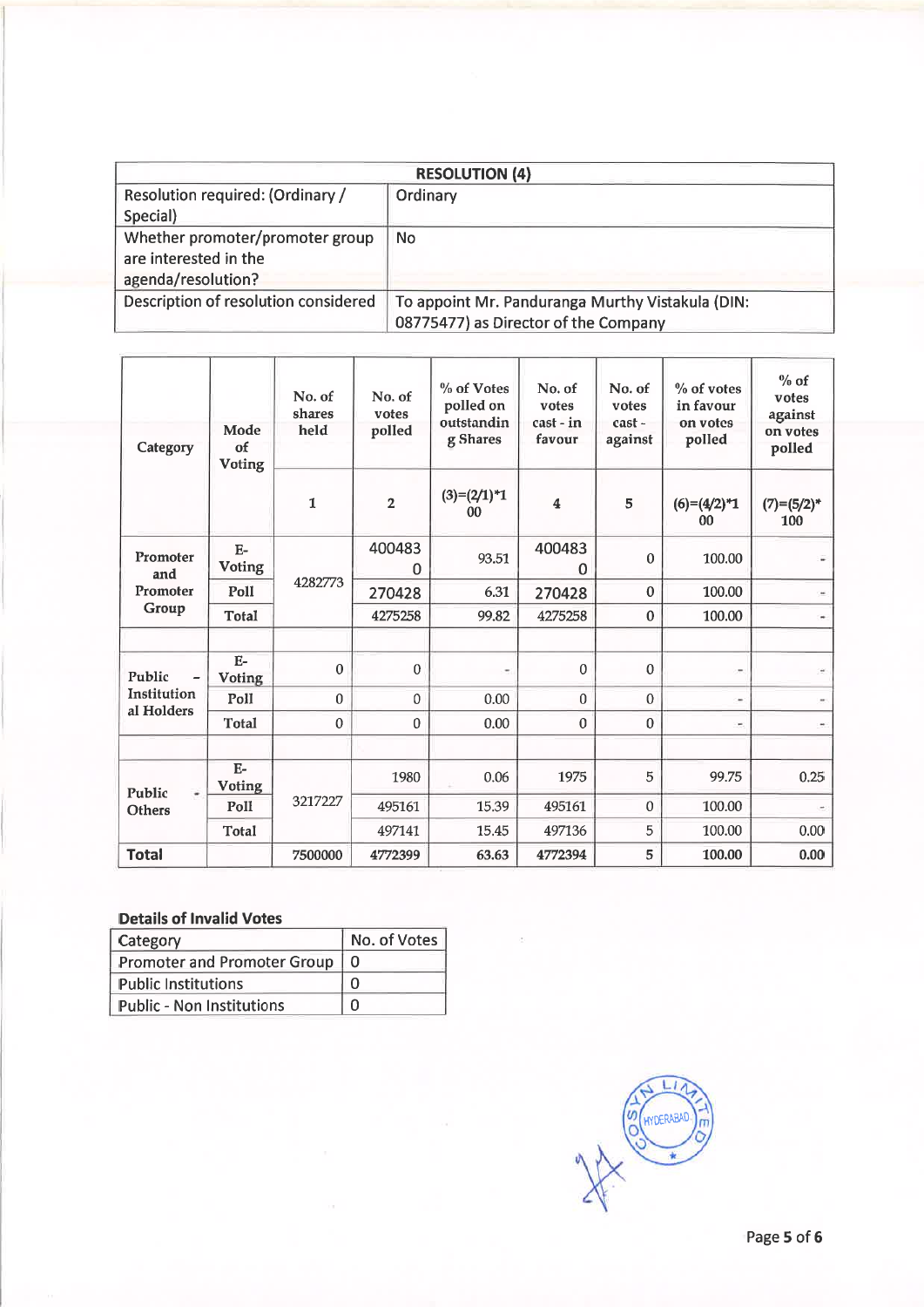| <b>RESOLUTION (5)</b>                |                                                  |  |  |  |  |  |
|--------------------------------------|--------------------------------------------------|--|--|--|--|--|
| Resolution required: (Ordinary /     | Ordinary                                         |  |  |  |  |  |
| Special)                             |                                                  |  |  |  |  |  |
| Whether promoter/promoter group      | <b>No</b>                                        |  |  |  |  |  |
| are interested in the                |                                                  |  |  |  |  |  |
| agenda/resolution?                   |                                                  |  |  |  |  |  |
| Description of resolution considered | To appoint Mr. Panduranga Murthy Vistakula (DIN: |  |  |  |  |  |
|                                      | 08775477) as independent Director of the Company |  |  |  |  |  |

| Category        | Mode<br>of<br><b>Voting</b> | No. of<br>shares<br>held | No. of<br>votes<br>polled | $\sqrt[0]{\phantom{0}}$ of<br><b>Votes</b><br>polled<br>$_{0n}$<br>outstand<br>ing<br><b>Shares</b> | No. of<br>votes cast -<br>in favour | No. of<br>votes<br>cast-<br>against | % of votes<br>in favour<br>on votes<br>polled | $%$ of<br>votes<br>against<br>on votes<br>polled |
|-----------------|-----------------------------|--------------------------|---------------------------|-----------------------------------------------------------------------------------------------------|-------------------------------------|-------------------------------------|-----------------------------------------------|--------------------------------------------------|
|                 |                             | $\mathbf{1}$             | $\overline{2}$            | $(3)=(2/1)^{*}$<br>100                                                                              | $\boldsymbol{4}$                    | 5                                   | $(6)=(4/2)^*1$<br>00                          | $(7)=(5/2)^{*}$<br>100                           |
| Promoter        | $E-$<br><b>Voting</b>       |                          | 4004830                   | 93.51                                                                                               | 4004830                             | $\mathbf{0}$                        | 100.00                                        |                                                  |
| and<br>Promoter | Poll                        | 4282773                  | 270428                    | 6.31                                                                                                | 270428                              | $\mathbf{0}$                        | 100.00                                        |                                                  |
| Group           | Total                       |                          | 4275258                   | 99.82                                                                                               | 4275258                             | $\mathbf{0}$                        | 100.00                                        |                                                  |
|                 |                             |                          |                           |                                                                                                     |                                     |                                     |                                               |                                                  |
| Public          | $E-$<br><b>Voting</b>       | $\Omega$                 | $\mathbf 0$               | Ξ                                                                                                   | $\mathbf{0}$                        | $\mathbf{0}$                        | $\overline{a}$                                |                                                  |
| Institution     | Poll                        | $\mathbf{0}$             | $\mathbf{0}$              | 0.00                                                                                                | $\boldsymbol{0}$                    | $\Omega$                            | ٠                                             |                                                  |
| al Holders      | <b>Total</b>                | $\mathbf{0}$             | $\mathbf{0}$              | 0.00                                                                                                | $\mathbf{0}$                        | $\mathbf{0}$                        | $\overline{\phantom{a}}$                      |                                                  |
|                 |                             |                          |                           |                                                                                                     |                                     |                                     |                                               |                                                  |
| Public          | $E-$<br><b>Voting</b>       |                          | 1980                      | 0.06                                                                                                | 1975                                | 5                                   | 99.75                                         | 0.25                                             |
| Others          | Poll                        | 3217227                  | 495161                    | 15.39                                                                                               | 495161                              | $\Omega$                            | 100.00                                        |                                                  |
|                 | <b>Total</b>                |                          | 497141                    | 15.45                                                                                               | 497136                              | 5                                   | 100.00                                        | 0.00                                             |
| <b>Total</b>    |                             | 7500000                  | 4772399                   | 63.63                                                                                               | 4772394                             | 5                                   | 100.00                                        | 0.00                                             |

| Category                           | No. of Votes |
|------------------------------------|--------------|
| <b>Promoter and Promoter Group</b> | 0            |
| <b>Public Institutions</b>         | n            |
| <b>Public - Non Institutions</b>   |              |

**O HYDERABAD** m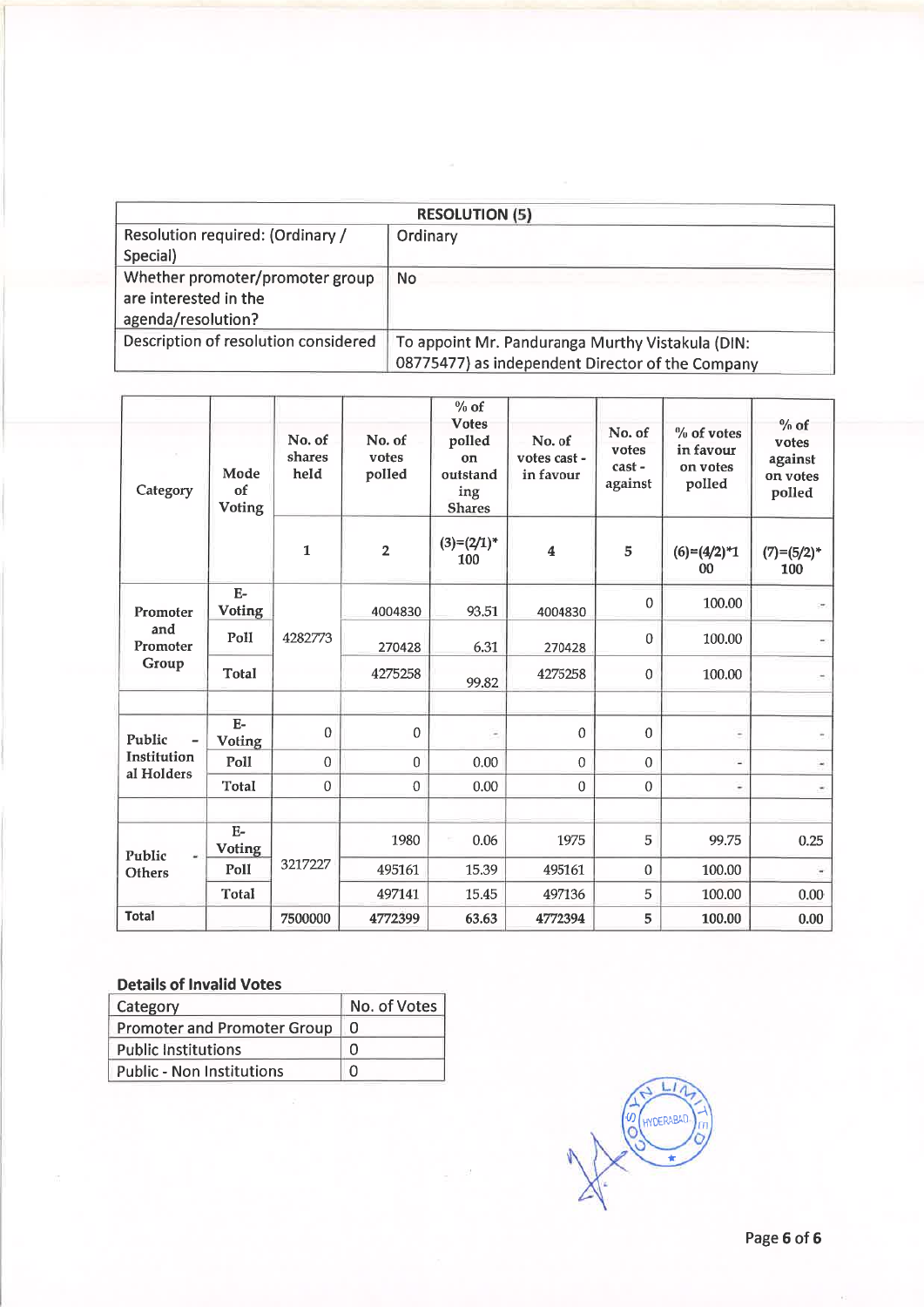Company Secretaries

# Form No. MGT - 13 Fom No. MCT - 13 REPORT OF SCRUTINIZER REPORT OI SCRUI'INIZER

(Pursuant to Section 109 of the Companies Act, 2013 and Rule 21(2) of the Companies (Management and Administration) Rules, 2014

To,

# The Chairman of 26<sup>th</sup>Annual General Meeting of Cosyn Limited,

Held on Wednesday, the 30th day of September, 2020 at 10.00 A.M. at 1st Floor, TP House, D.No 1-98/9/J/15, Plot No 15(P), Jaihind Enclave, Madhapur, Hyderabad Telangana<br>500081 500081

Dear Sir,

I, Arun Marepally, Company Secretary in Practice, Partner of M/s.A.S.Ramkumar & Associates, Company Secretaries have been appointed as a Scrutinizer by the Board of Directors of Cosyn Limited, ("the Company") for the purpose of scrutinizing the e-voting & poll process in a fair and transparent manner and ascertaining the requisite majority on voting carried out as per the provisions of Section 108 of the Companies Act, 2013 read with Rule 20(3)(xi) of the Companies (Management and Administration) Rules, 2014 for the resolutions as contained in the Notice of 26<sup>th</sup> Annual General Meeting (AGM) of the members of the Company, held on Wednesday, the 30th day of September, 2020 at 10.00 A.M and I hereby submit as under.

The Management of the Company is responsible for the compliance of Section 108 of the Companies Act, 2013 read with Rule 20 of the Companies (Management and Administration) Rules, 2014 and my responsibility is only to the extent of making a  $S$  or Hinizon's P ones for oscarbining the rote and  $I$  is  $f$ Scrutinizer's Report for ascertaining the votes casted in favour or against for respective Resolution(s).

The notice dated 20<sup>th</sup> August, 2020 convening the 26<sup>th</sup> Annual General Meeting of the Company along with statement setting out material facts under section 102 of the Companies Act, 2013, as confirmed by the Company was sent to the shareholders in respect of the below mentioned resolutions passed at the AGM of the Company, on 05<sup>th</sup> September, 2020 through electronic mode to those Members whose email addresses are registered with the Company/ Depositories, in compliance with the MCA Circular dated May 5, 2020 read with circulars dated April 8, 2020 and April 13, 2020 (collectively referred to as "MCA Circulars") and SEBI Circular dated May 12, 2020.

#### a) E-Voting:

- 1. The e-Voting commenced on 27<sup>th</sup> September, 2019 (9.00 a.m.) and was closed on 29<sup>th</sup> September 2019 (5.00 p.m).
- 2. The e-Voting Result was unblocked form the website of Central Depository Services India limited and the file containing the Result was opened in the presence of two (2) witnesses, who are not in the employment of the Compa  $W \cdot \beta w \sqrt{1 + \beta^2}$

?

of Hyderabad

Suit No. - 107, 1st Floor, Down Town Mall, # 6-2-27, 27/A & 28/1F-07, Next to this Hospital, Lakidikapul, Hyderabad - 500 004 Telangana, India. Phone No.: 040 - 23317693, E - mail : asramkuma <del>cs@gmail.com, GST No. 36AA0FA4332H1ZG</del>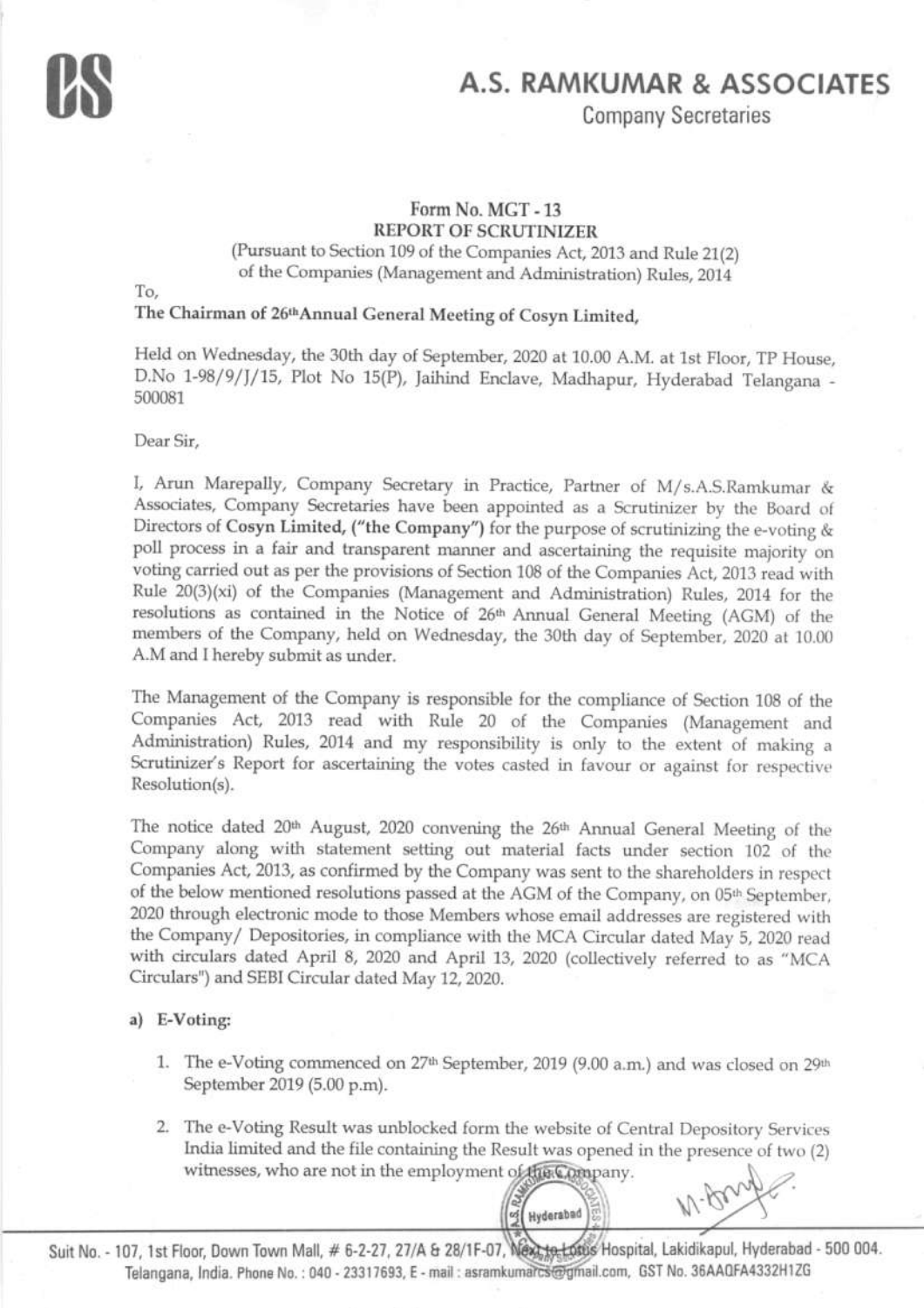- 3. Thereafter, the details containing inter alia, list of shareholders, who voted "for" or "against" for the resolutions as set out in the notice of the 26<sup>th</sup> Annual General Meeting of the Company that were put to vote, were generated from the e-voting website of CDSL. against" for the resolutions as set out in the notice of the  $26<sup>th</sup>$  Annual General website of CDSL.
- 4. All the relevant records of electronic voting were sealed and handed over to the Company Secretary for safe keeping. Company Secretary for safe keeping.

# b) Poll at ACM:

- 1. After the time fixed for closing of the poll by the Chairman, ballot box kept for polling was locked in my presence with due identification mark placed by me.
- 2. The locked ballot box was subsequently opened in my presence and in presence of two witnesses and poll papers were diligently scrutinized. The poll papers were two witnesses and poll papers were diligently scrutinized. The poll papers were<br>reconciled with the records maintained by the Registrar and Share Transfer Agents<br>of the Company, M/s. XL Softech Systems limited, Hyderabad a of the Company, M/s. XL Softech Systems limited, Hyderabad and the authorizations / proxies lodged with the Company. 2. The locked ballot box was subsequently opened in my presence and in presence of two witnesses and poll papers were diligently scrutinized. The poll papers were reconciled with the records maintained by the Registrar an
- 3. The poll papers, which were incomplete and/or which were otherwise found defective have been treated as invalid and kept separately.
- 4. The poll papers and all other relevant records were sealed and handed over to the Compliance Officer for safe keeping. Compliance Officer for safe keeping.

# c) Consolidated Report:

Consolidated report of both e-Voting and Poll results with details of votes "For" and<br>"Against" for each resolution is herewith attached as Annexure. "Against" for each resolution is herewith attached as Annexure.

#### Recommendation:

All the resolutions were passed with requisite majority. The Chairman may accordingly declare the result of voting. declare the result of voting.

Thanking you, for A.S.Ramkumar & Associates Company Secretaries

D . . . . OWNUMAR & RIGO Arun Marepally Charges Secretary Partner, CP No.19797 Sc Associates

Place: Hyderabad Date: 01.10.2020 UDIN: A053561B000833868